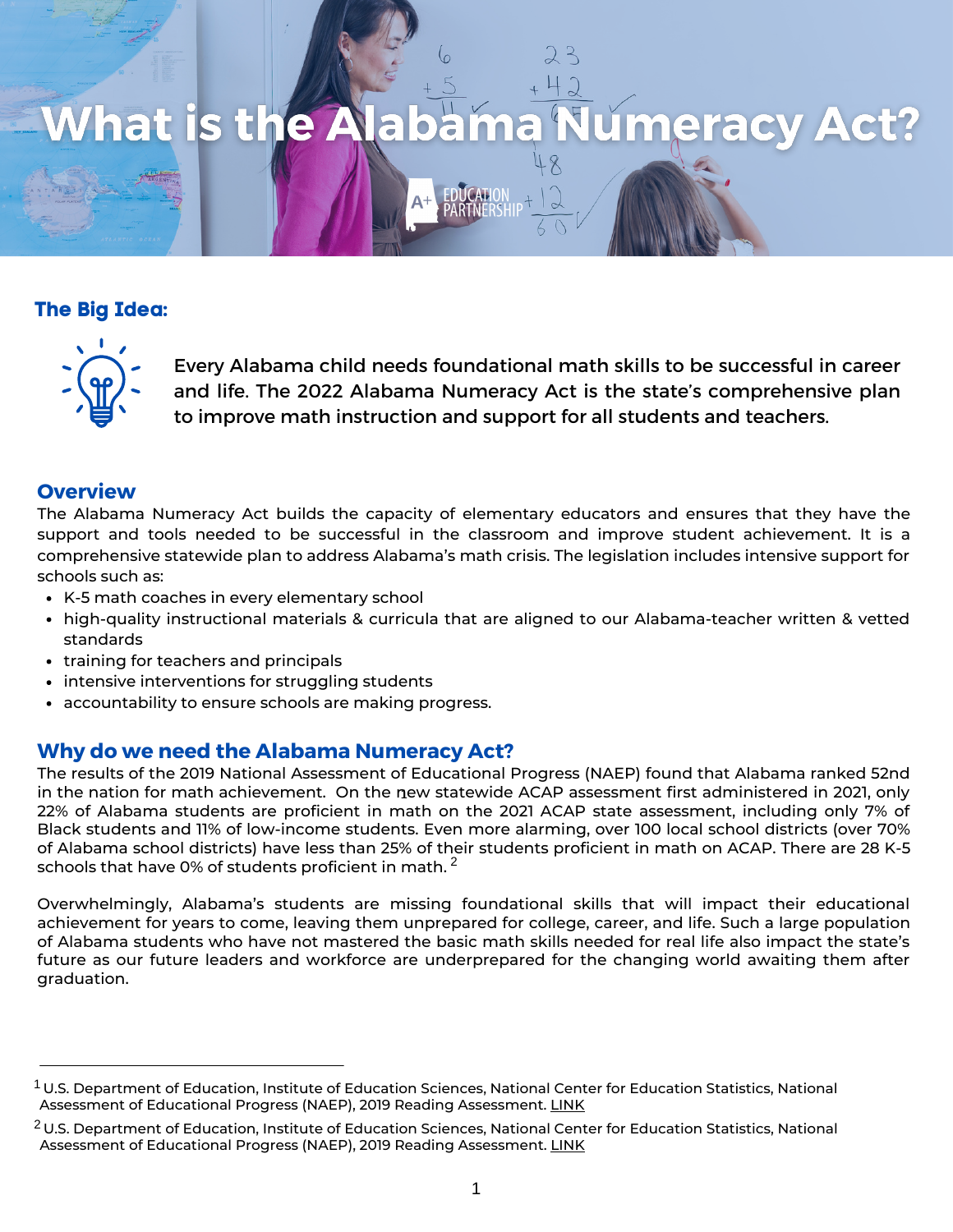

# **What does the Alabama Numeracy Act do?**



 $\overline{2}$ 

## **Establishes the Elementary Math Task Force to provide high-quality training and tools teachers need to improve math instruction:**

- vets and approves high-quality instructional materials and curricula for core math instruction for all students and intervention programs for struggling students;
- establishes a state continuum of educator professional development focused on foundational content knowledge; and
- produces an annual list of vetted and approved assessment systems to identify struggling students and monitor the effectiveness of interventions.

#### **Ensures there is a math coach in every K-5 school as well as:**

- the timeline, qualifications, and work of the school-based math coaches and
- increases the number of math coaches to two for K-5 schools with populations over 800
- establishing a K-5 mathematics coaching endorsement will be established at educator prep programs for elementary teachers already in the classroom.

#### **Establishes the Office of Mathematics Improvement:**

This office will be housed within the ALSDE to lead our school improvement efforts in elementary schools with the lowest mathematics achievement, led by the Director of OMI, who will spearhead this effort along with a team of OMI regional coordinators.



3

#### **Establishes the Alabama Summer Mathematics Achievement Program**

This program is for 4th-5th grade students in full support schools who are struggling with mathematics. Support for K-3 students will be aligned to summer reading programs required by the Alabama Literacy Act.



#### **In addition, the act requires the ALSDE to develop and establish:**

- the Postsecondary Math Task Force to ensure our teacher preparation programs are effectively preparing our new elementary educators to teach mathematics.
- the Alabama Instructional Leader Framework to lay the foundation for improving principal leadership.
- a School Turnaround Academy to build a pipeline of principals and teacher leaders who are trained in evidence-based school turnaround practices and strategies
- an external consultant who will evaluate the effectiveness of the Numeracy Act, including the work of the math coaches, to ensure that taxpayer money is spent wisely.

## **How does the Numeracy Act hold schools accountable for student outcomes?**

The most effective accountability systems in the country lead with strong support, and the Numeracy Act follows this effective framework. It introduces and funds a new level of support and accountability that we have never seen before for elementary schools in mathematics. The following pages outline this process.